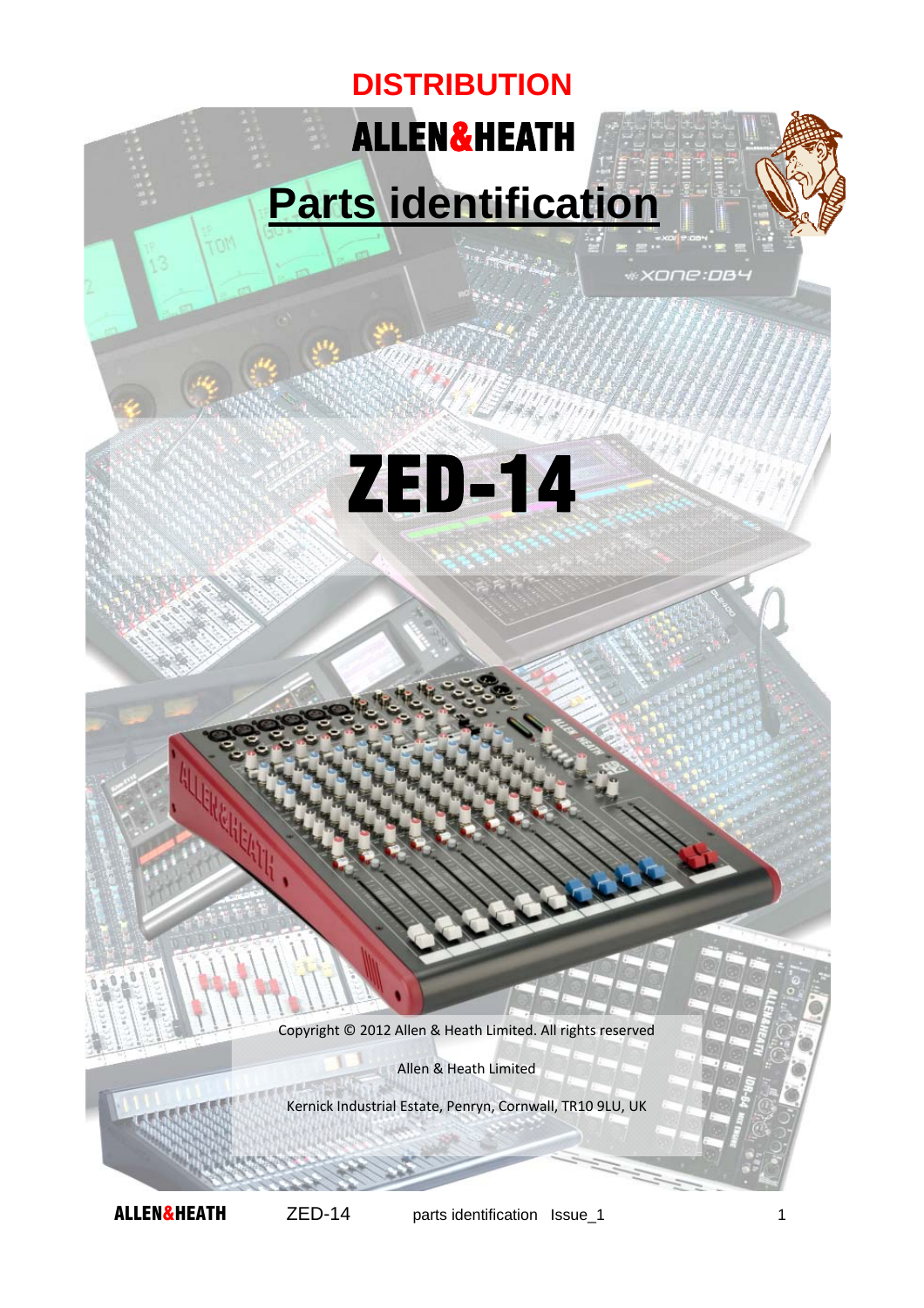## **Contents**

- **3 Exterior parts**
- **4 Exterior parts**
- **5 003-652 Mono IP**
- **5 003-653 Stereo IP**
- **6 003-655 StereZED-14 Stereo USB** *003-664 USB sub*
- **6 003-656 ZED-14 Aux mix**
- **7 003-659 Headphones, right meter**
- **7 003-657 Master, left meter**
- **8 003-658 Distribution**
- **8 Order code 003-661 PSU** *(003-830 PCB assembly)*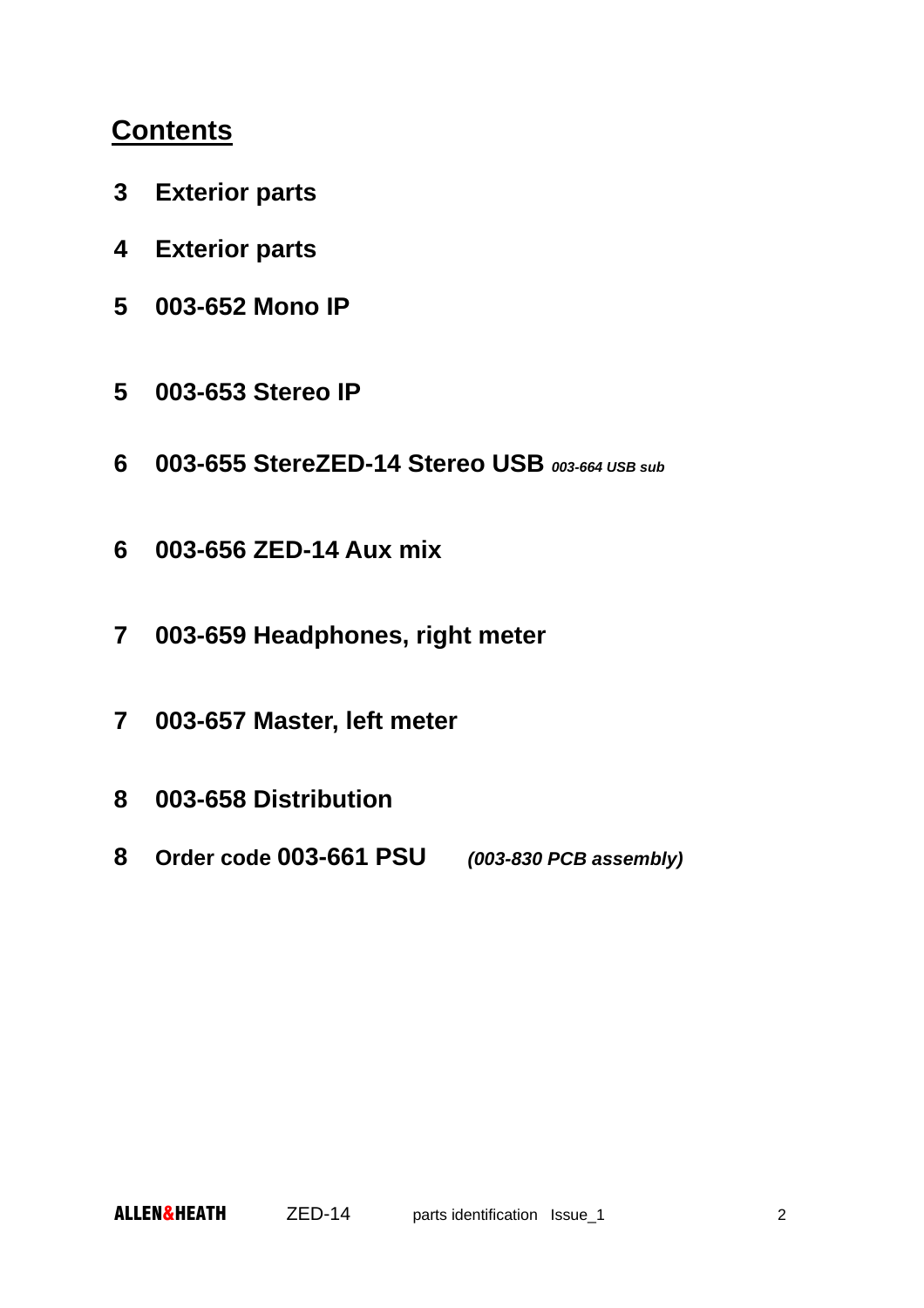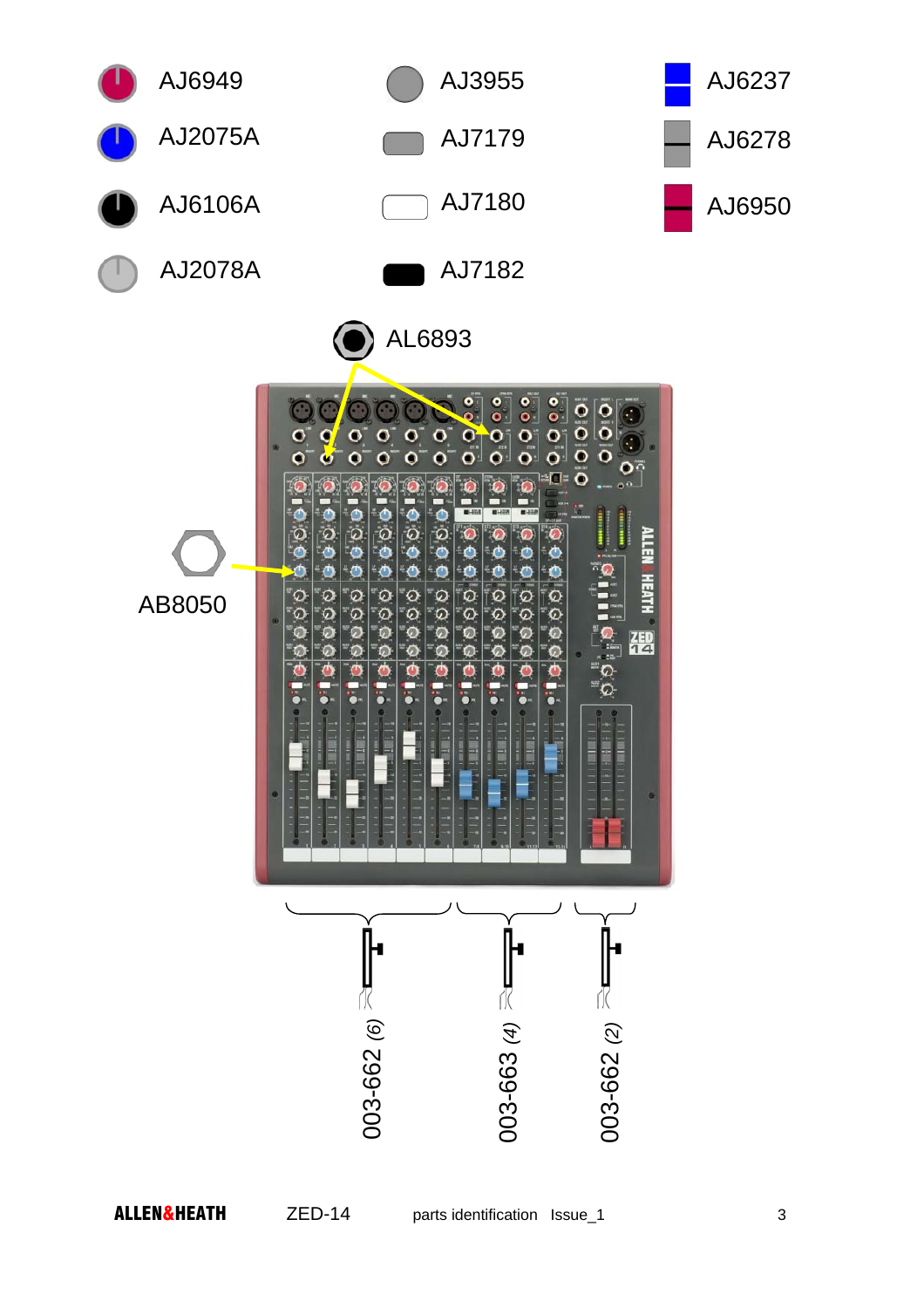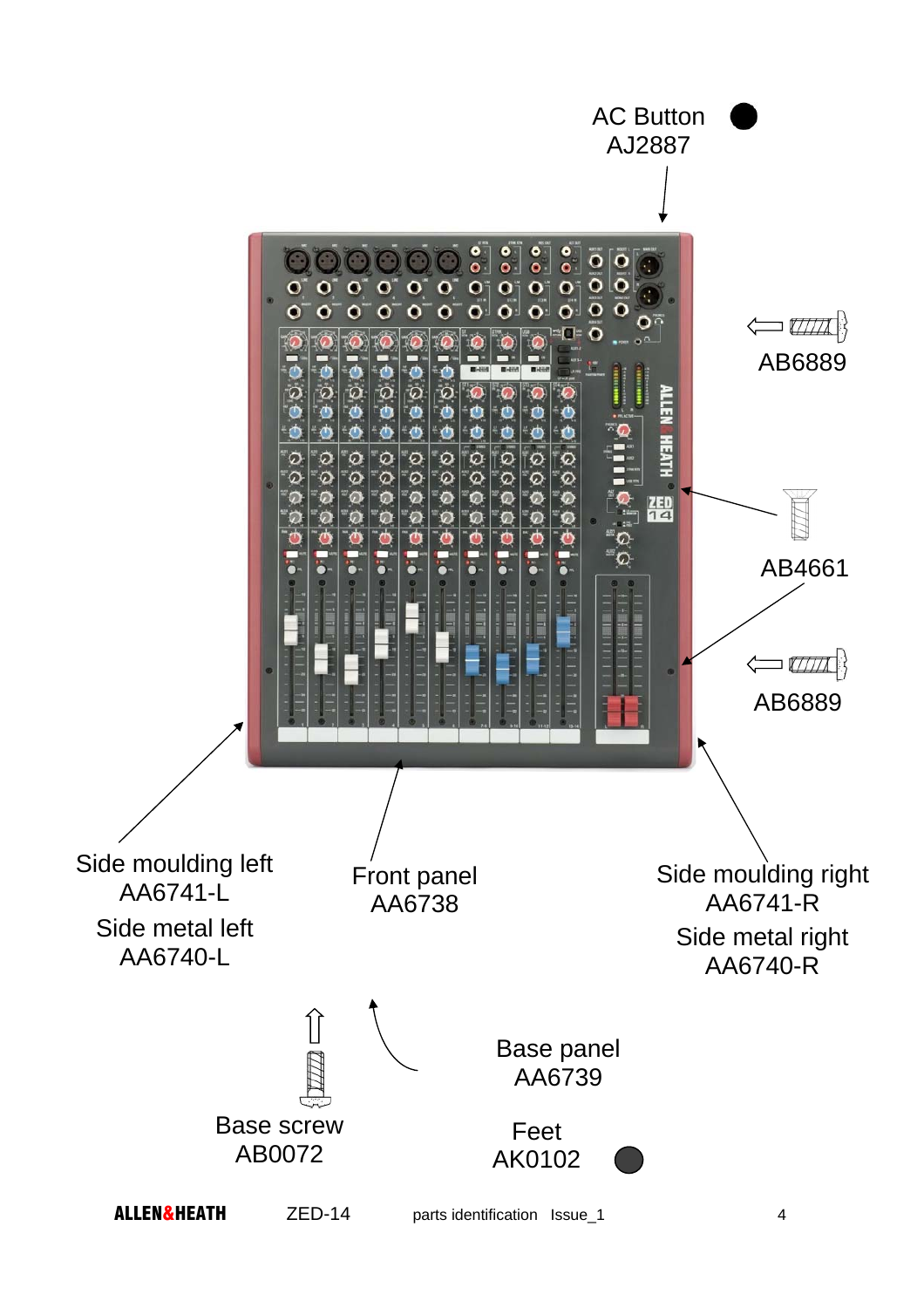

003-652 Mono IP



003-653 Stereo IP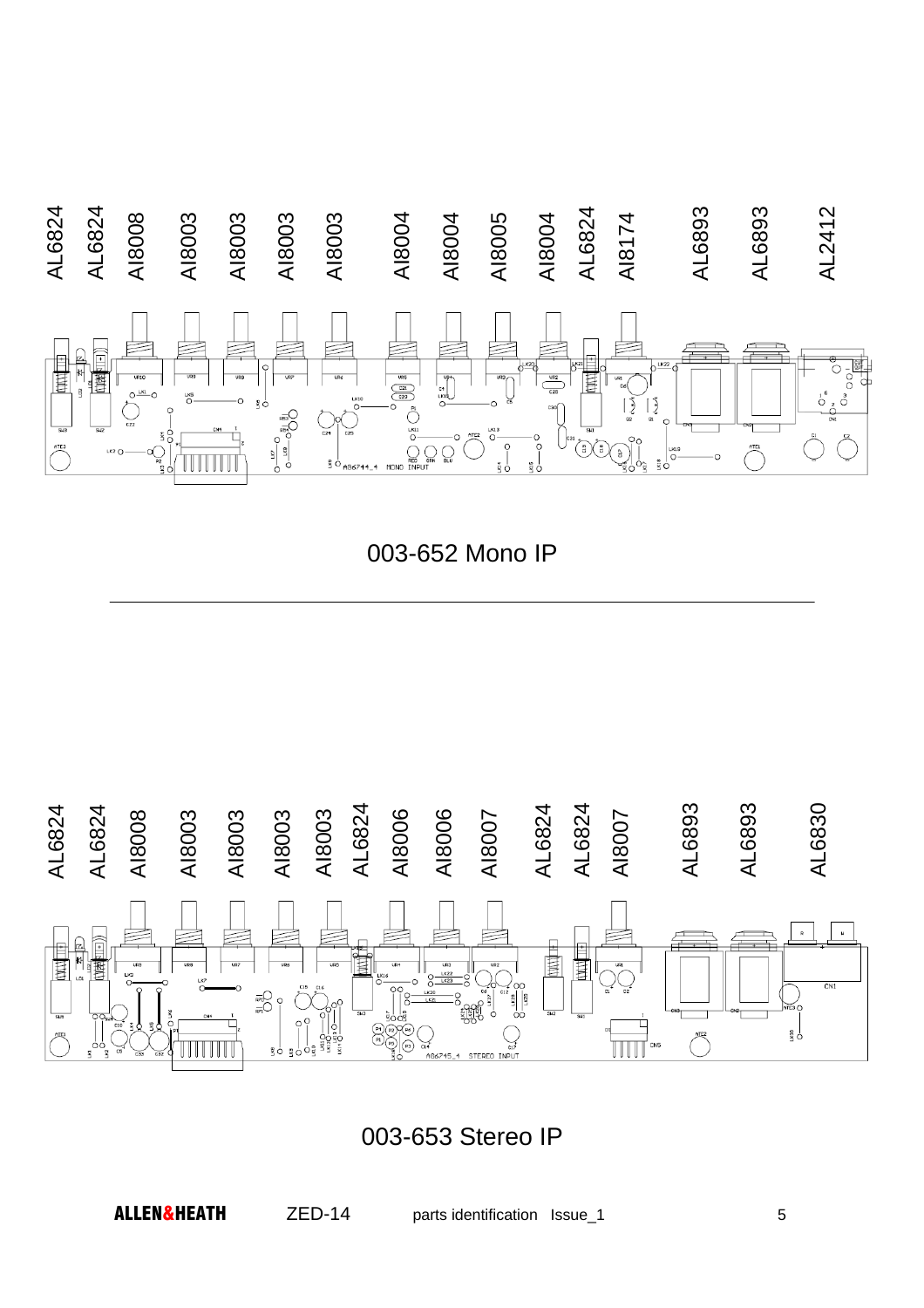

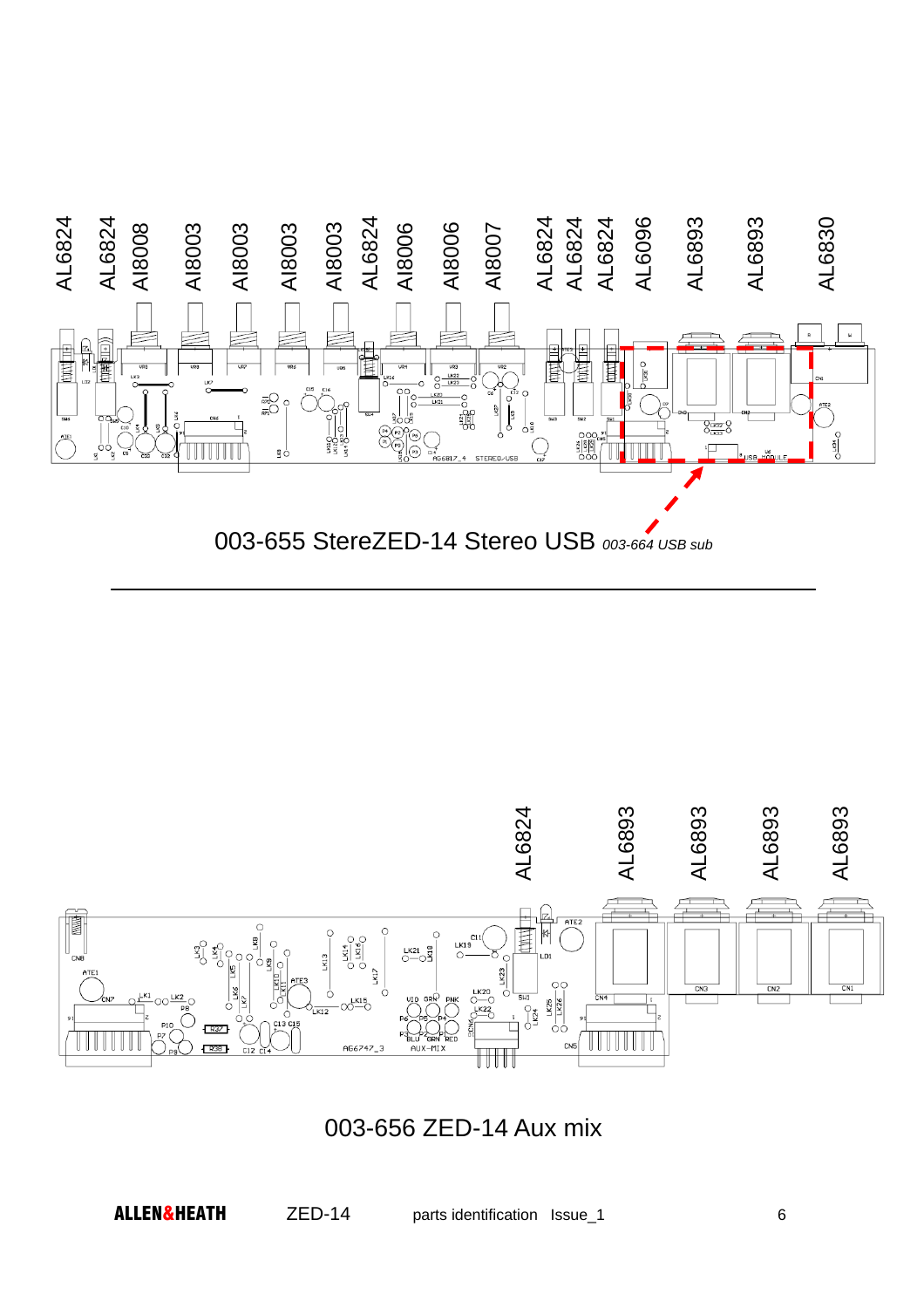



003-657 Master, left meter